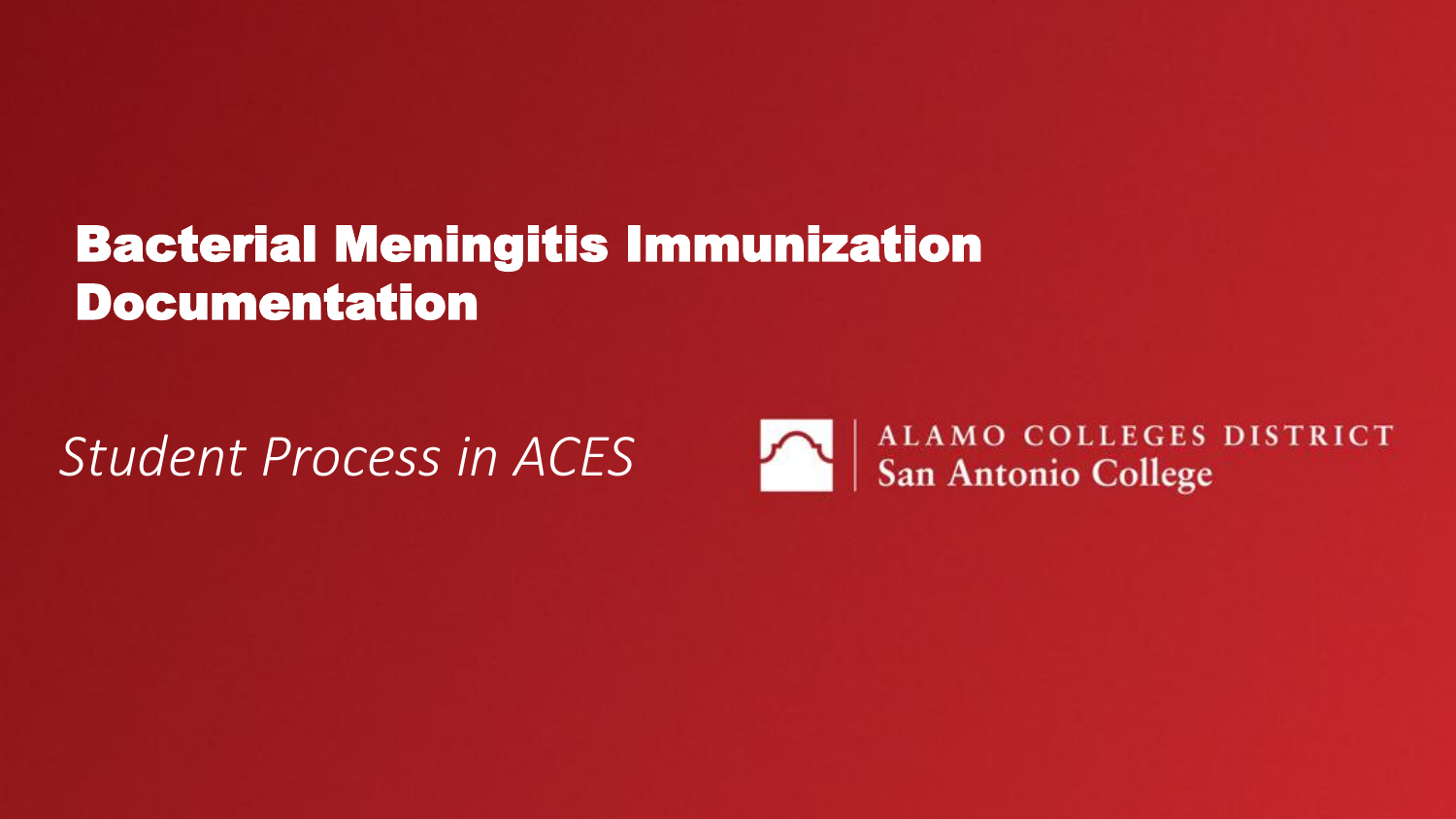### Login to ACES Click "Student"



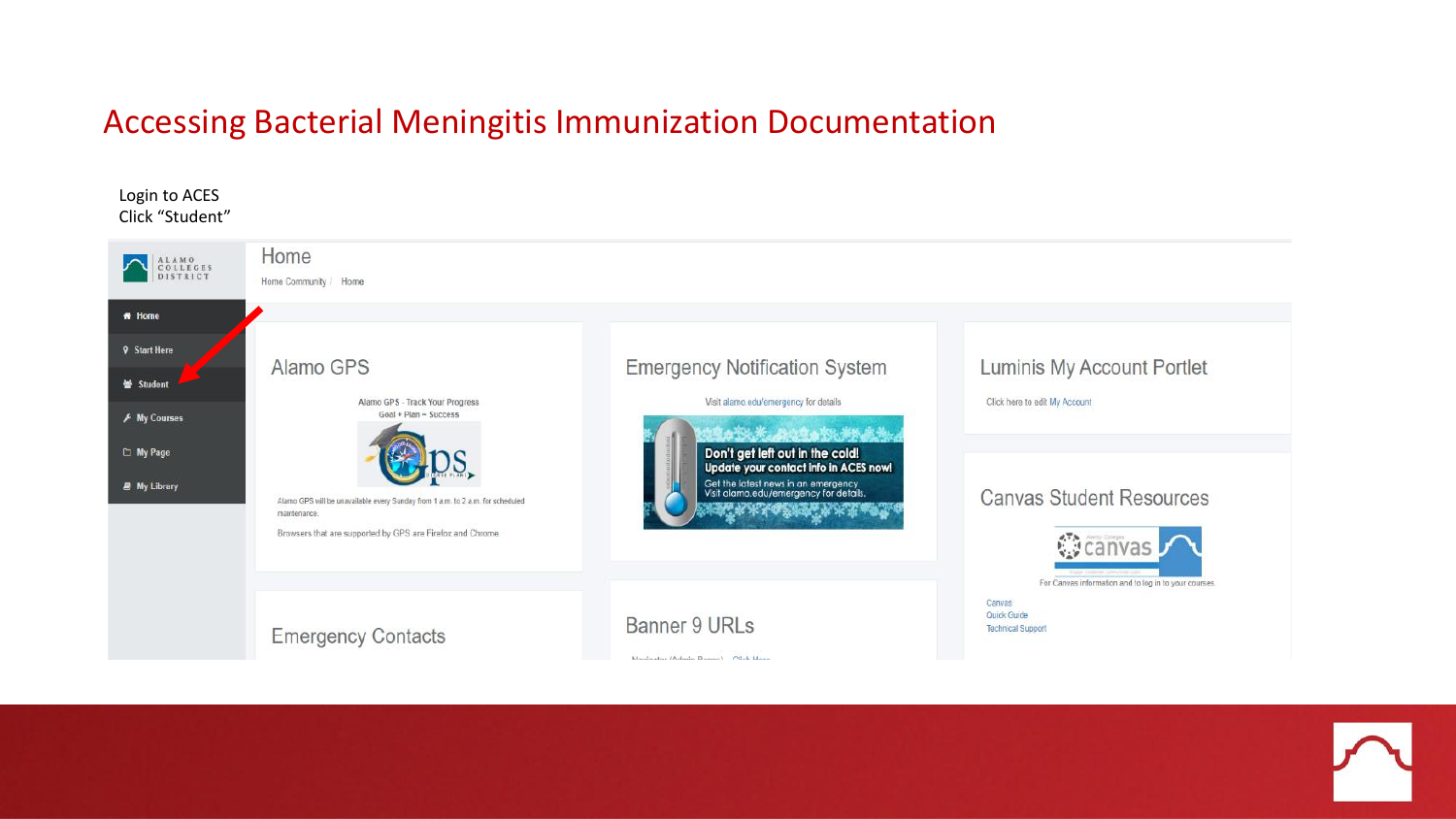#### Click "Web Services"

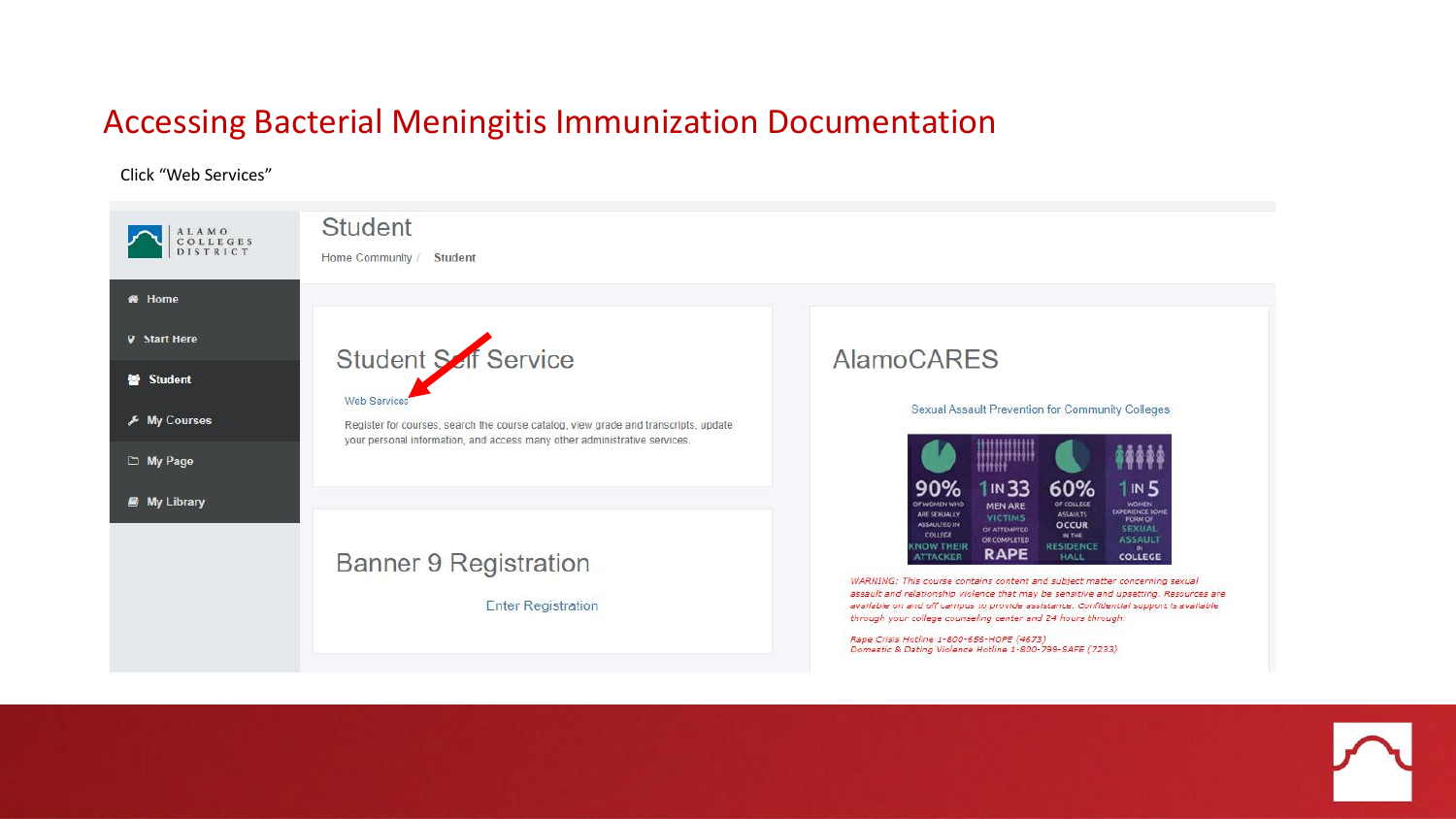Click "Student"

| <b>Personal Information Student Financial Aid</b>                                                                                                                                                                               |
|---------------------------------------------------------------------------------------------------------------------------------------------------------------------------------------------------------------------------------|
| Search  <br>Go                                                                                                                                                                                                                  |
|                                                                                                                                                                                                                                 |
| Main Menu                                                                                                                                                                                                                       |
| Personal Information<br>View/update your address(es) and phone number(s), e-mail address(es), emergency contact information; view name change & social security number change information and customize your directory profile. |
| Student                                                                                                                                                                                                                         |
| Register and view student accounts.                                                                                                                                                                                             |
| <b>Financial Aid</b>                                                                                                                                                                                                            |
| Apply for Financial Aid; View financial aid status and eligibility, accept award offers, and view loan applications.                                                                                                            |
| <b>RELEASE: 8.9.1</b>                                                                                                                                                                                                           |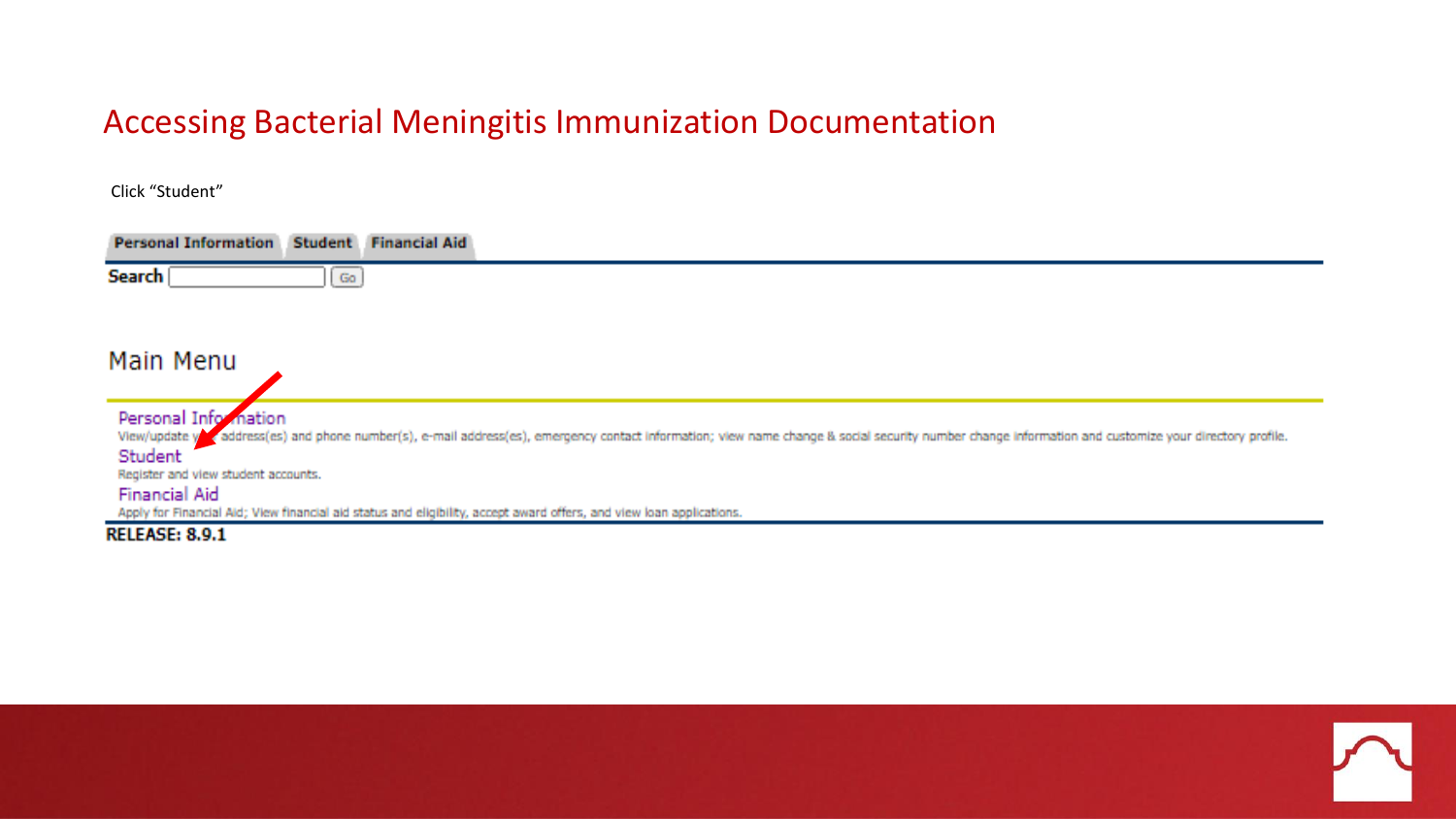Click "Student Records" Click "Bacterial Meningitis Immunization Documentation"

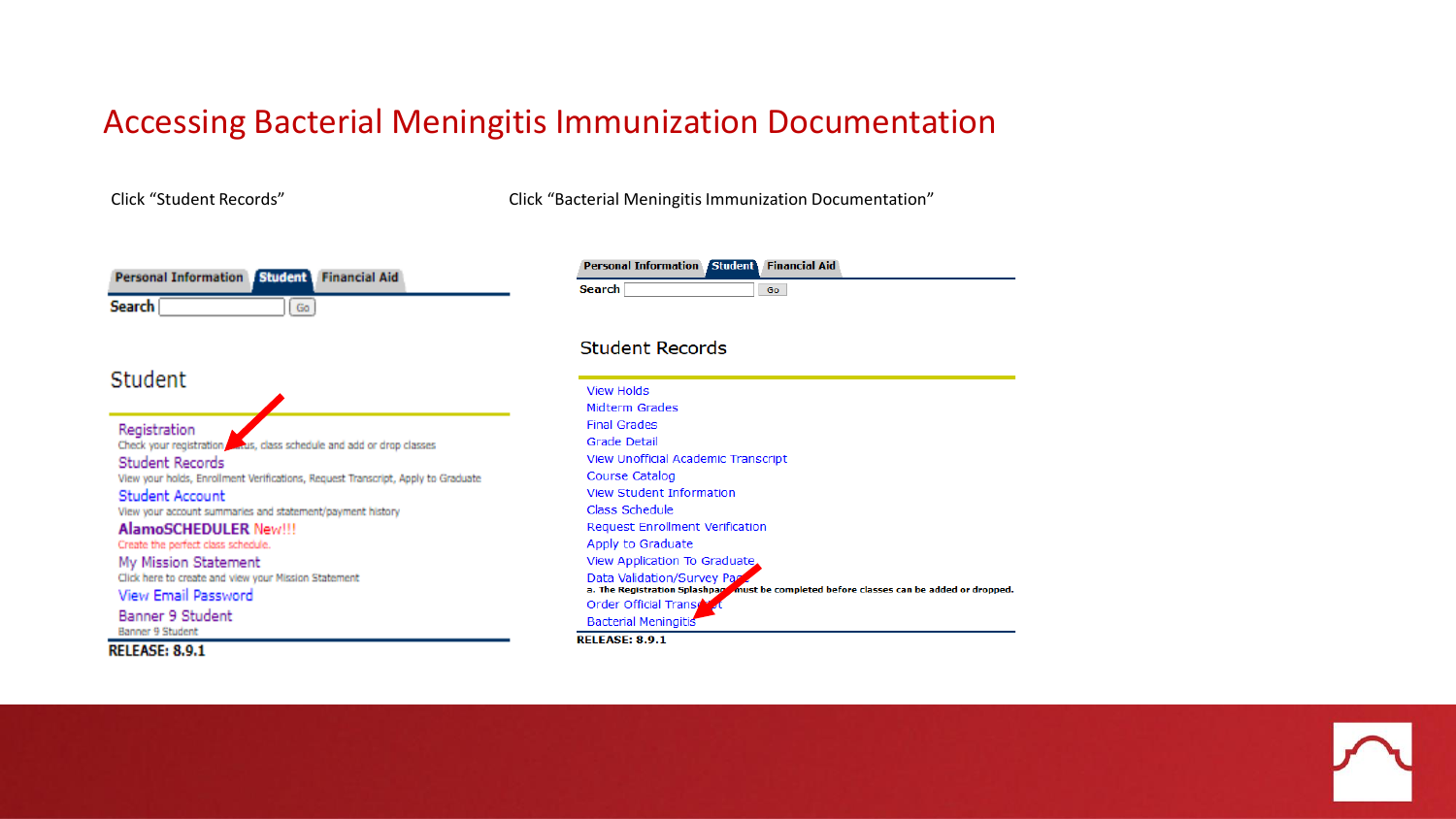# Bacterial Meningitis Immunization Compliance Options

### Student must select 1 option

| <b>Personal Information Student Financial Aid</b> |    |
|---------------------------------------------------|----|
| Search                                            | Go |

### Bacterial Meningitis Immunization Requirement Options

Select one of the following options to complete the Bacterial Meningitis Immunization requirement to attend classes at Alamo Colleges District.

Please note: Students will not be allowed to complete their registration until this requirement and all required documentation has been received and processed.

Option 1: Proof of Immunization This includes an official immunization record, a letter from a licensed health care professional, or an official record from a school official

- Option 2: Immunization Waiver This includes an opinion of a physician that the vaccination required would be injurious to your health or an affidavit to decline the vaccination.
- Option 3: Online Courses Only Waiver This option is only available if you are only taking all courses online for a particular term.

Return to Student Records menu

**RELEASE: 8.7.2** 

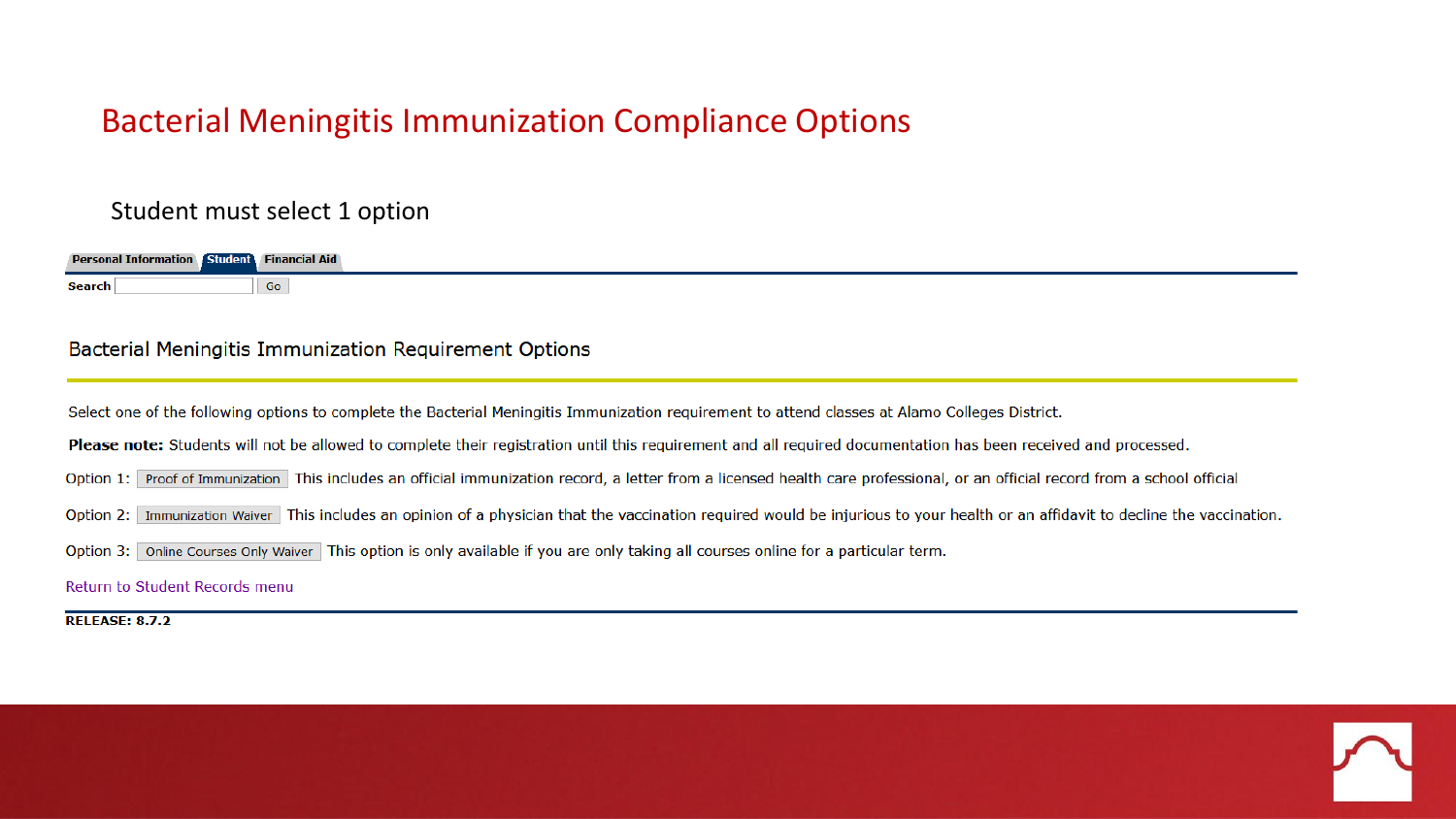## Option 1: Bacterial Meningitis Immunization Documentation

- Select College
- Select 1 of the following:
	- Official Immunization Record
	- Certified Immunization Record
	- Official Record
- Click Choose file to upload required document
- Click Submit once document is uploaded

#### udent Financial Aid

Go

#### **Bacterial Meningitis Immunization Documentation**

Select your home college and one of the applicable options below and attach the applicable document. (DO NOT SEND YOUR ENTIRE MEDICAL HISTORY)

Northeast Lakeview College v

#### Option 1:

◉ An official immunization record for the Bacterial Meningitis Immunization issued by a state or local health authority.

#### Option 2:

O A certified immunization record for the Bacterial Meningitis Immunization by licensed health care professional, authorized by law to administer the required vaccine.

#### Option 3:

O An official record from a Texas school official or a school official in another state.

Attach applicable file: (.pdf or .jpg only) (File name cannot contain spaces) Browse... BPA\_297\_Bacterial\_Meningitis\_Process\_Narrative.docx

. I have read and understand the Bacterial Meningitis immunization requirements.

. I also give my permission for the Alamo Colleges District to share this information with other Alamo Colleges District officials when deemed necessary.

• Vaccination **Apires 5** years after the date it was administered.

 $\bullet$  I certify th to the best of my knowledge, the above information (including any attached copies) is true and correct.

Click Submic button below to submit the selected file. Please do NOT refresh after clicking. It may take several seconds to validate your document.

#### Submit

#### Return to Options Page

**RELEASE: 8.7.2** 

Student will receive confirmation once they hit submit.

| -Pe<br>aρnτ<br>anal Informace | <b>Financial Aid</b> |
|-------------------------------|----------------------|
| loare.<br>əcare.              | Go                   |

**Bacterial Meningitis Immunization Documentation** 

Thank you for submitting your Bacterial Meningitis Immunization documents. Please allow up to 2 business days for processing.

If you have any questions, please contact us at (210)21-ALAMO or (210)212-5266

#### or via email at:

| <b>COLLEGE</b>                                      | <b>EMAIL</b>           |
|-----------------------------------------------------|------------------------|
| Northeast Lakeview College nIc-admissions@alamo.edu |                        |
| Northwest Vista College                             | nvc-records@alamo.edu  |
| Palo Alto College                                   | pac-ADMIN@alamo.edu    |
| San Antonio College                                 | sac-outreach@alamo.edu |
| St. Philip's College                                | spc-ar@alamo.edu       |

#### Return to Student Records menu

#### **RELEASE: 8.7.2**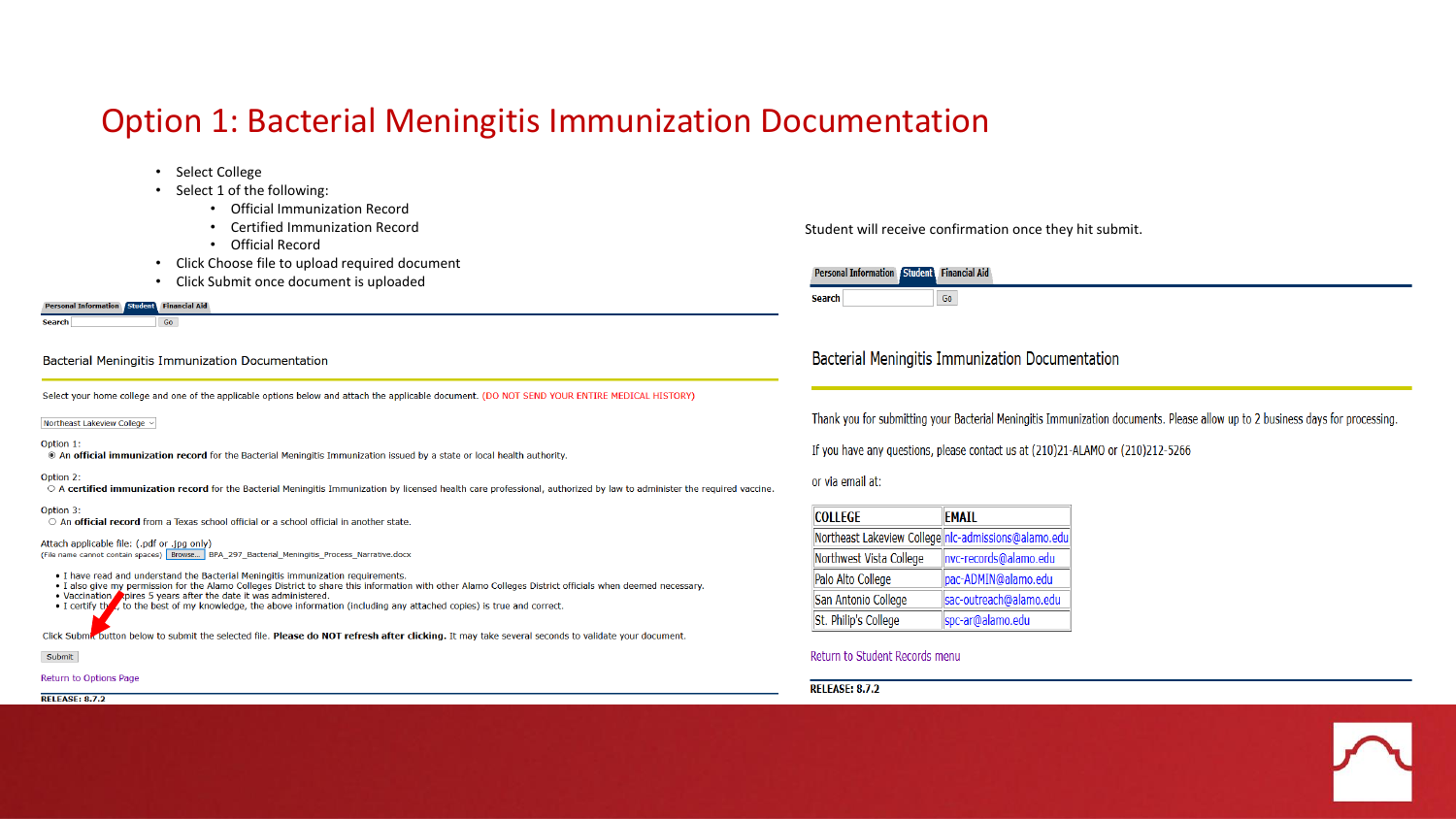# Option 2: Bacterial Meningitis Immunization Waiver

- Select College
- Select 1 of the following:
	- Letter signed by physician indication why vaccine would be injurious to your health and well-being
	- A signed Texas Department of State Health Services' affidavit declining Bacterial Meningitis Immunization
- Click Choose file to upload required document
- Click Submit once document is uploaded

#### **Bacterial Meningitis Immunization Waiver**

Select your home college and one of the options below and attach the applicable document.

#### Palo Alto College

#### Option 1:

In the opinion of a physician the vaccination required would be injurious to your health and well-being, therefore a letter signed by a physician duly registered and licensed to practice medicine in the U.S. is attached with this form. The letter includes the physician's name, agency name, and address.

#### Option 2:

- A signed Texas Department of State Health Services' affidavit<sup>\*</sup> declining the Bacterial Meningitis Vaccination for reason of conscience, including religious beliefs
- \*Request for required affidavit must be obtained from the Texas Department of State Health Services https://corequestjc.dshs.texas.gov.

Attach applicable file: (.pdf or .jpg only) (File name cannot contain spaces) Browse... Bacterial\_Meningitis\_Training\_(Nov2020).pdf

- I have read and understand the Bacterial Meningitis immunization requirements.
- . I also give my permission for the Alamo Colleges District to share this information with other Alamo Colleges District officials when deemed necessary
- . I certify that, to the best of my knowledge, the above information (including any attached copies) is true and correct.

By submitting is form I certify that the information provided is true and accurate.

button below to submit the selected file. Please do NOT refresh after clicking. It may take several seconds to validate your document. **Click Sub** 

Submit

#### Return to Options Page

Student will receive confirmation once they hit submit.

### Bacterial Meningitis Immunization Waiver

Thank you for submitting your Bacterial Meningitis Immunization waiver request. Please allow up to 2 business days for processing.

If you have any questions, please contact us at (210)21-ALAMO or (210)212-5266

or via email at:

| <b>COLLEGE</b>                                      | <b>EMAIL</b>           |
|-----------------------------------------------------|------------------------|
| Northeast Lakeview College nlc-admissions@alamo.edu |                        |
| Northwest Vista College                             | nvc-records@alamo.edu  |
| Palo Alto College                                   | pac-ADMIN@alamo.edu    |
| San Antonio College                                 | sac-outreach@alamo.edu |
| St. Philip's College                                | spc-ar@alamo.edu       |

### Return to Student Records menu

**RELEASE: 8.7.2**